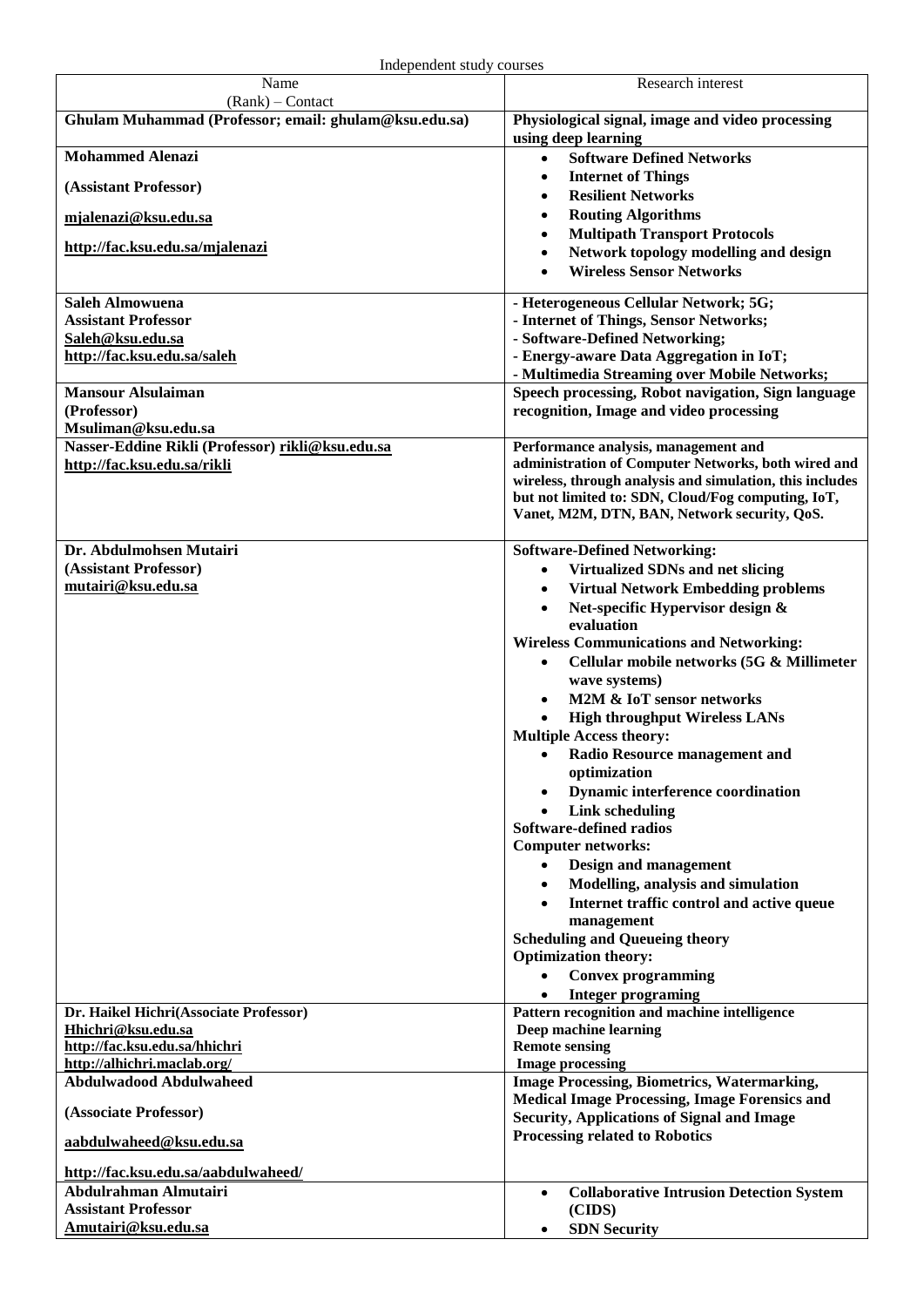| http://fac.ksu.edu.sa/amutairi                             | <b>Network virtualization</b>                      |
|------------------------------------------------------------|----------------------------------------------------|
|                                                            | Cybersecurity                                      |
| Hedjar Ramdane-Professor,                                  | 1. Supervised classification and estimation,       |
| hedjar@ksu.edu.sa,                                         | 2. Intelligent control of under-actuated           |
| http://fac.ksu.edu.sa/hedjar                               | systems (mobile robots, UAVs, etc.),               |
|                                                            | 3. Networked control systems,                      |
|                                                            | 4. Computer vision in robotics,                    |
|                                                            | Formation control of multi-agent systems.          |
| <b>Maazen Alsabaan</b>                                     | <b>Wireless Communications and Networking</b>      |
|                                                            |                                                    |
| (Assistant Professor)                                      | <b>Vehicular Networks</b>                          |
| malsabaan@ksu.edu.sa                                       |                                                    |
|                                                            | <b>Green Communications</b>                        |
| http://fac.ksu.edu.sa/malsabaan                            |                                                    |
|                                                            | <b>Intelligent Transportation Systems</b>          |
|                                                            |                                                    |
|                                                            | <b>Wireless Sensor Networks</b>                    |
| <b>Ahmed Alhammad</b>                                      | <b>Multicore processors</b>                        |
| (Assistant Professor)                                      | <b>Parallel Programming</b>                        |
|                                                            | <b>High Performance Computing</b>                  |
| Ahalhammad@ksu.edu.sa                                      | <b>Scheduling algorithms</b>                       |
| http://fac.ksu.edu.sa/ahalhammad                           | <b>Cloud Computing</b>                             |
|                                                            | <b>Internet of Things</b>                          |
|                                                            | <b>Real-time and Embedded Systems</b>              |
|                                                            |                                                    |
| Prof. Sami S Alwakeel                                      | General:                                           |
| Swakeel@ksu.edu.sa                                         | Computer networks: modeling, analysis, simulation, |
| http://faculty.ksu.edu.sa/alwakeel/                        | and management.                                    |
| default.aspx                                               | <b>Research Interests:</b>                         |
| Mobile: 0505452021                                         | • Internet of things security and modeling         |
|                                                            | • Sensor Networks Routing & protocols ;            |
|                                                            | • Load Balancing algorithms for cloud computing    |
|                                                            | • Integration Strategies of Plug in Electric       |
|                                                            | <b>Vehicles Demand Loads.</b>                      |
|                                                            | • Smart grid & smart metering protocols and        |
|                                                            | performance evaluation                             |
|                                                            | • Social mobile networking                         |
|                                                            | • Handover strategies for heterogenous Networks;   |
|                                                            | • Classifiers based Networking;                    |
|                                                            | • Access networks for Cloud computing;             |
|                                                            | • MAC protocols Performance analysis;              |
|                                                            | • Nano networking;                                 |
|                                                            | • Quality of Service (QoS) in Networking           |
|                                                            | • Impeded algorithms and devices for Autistic      |
|                                                            | <b>Children</b>                                    |
|                                                            |                                                    |
| Saad Haj Bakry                                             | Tele-traffic analysis and network design           |
| (Professor)                                                | <b>Network governance and standards</b>            |
| Shb@ksu.edu.sa                                             | <b>Cybersecurity metrics</b>                       |
| http://faculty.ksu.edu.sa/shb                              | E-services architecture                            |
| Prof. Yousef A. Alotaibi                                   | <b>Digital speech processing</b>                   |
| yaalotaibi@ksu.edu.sa                                      | Arabic speech processing                           |
| On google Scholar:                                         | <b>Language processing</b>                         |
| http://scholar.google.ca/citations?user=A_UKvyUAAAAJ&hl=en | <b>Speech recognition</b>                          |
| Homepage:                                                  | Neural networks for digital speech processing      |
| http://fac.ksu.edu.sa/yaalotaibi                           |                                                    |
|                                                            |                                                    |
| Prof. Nasser-Eddine Rikli                                  | Computer networks: modeling, analysis, simulation, |
| <b>Professor</b>                                           | and management.                                    |
| Rikli@ksu.edu.sa                                           | <b>Selected topics:</b>                            |
| http://fac.ksu.edu.sa/rikli                                | Wi-Fi, WiMAX, LTE and Cellular Access;             |
| Office: 11-4678579                                         | Personal area networks;                            |
|                                                            | Integrated wired/wireless access;                  |
|                                                            | Service convergence and multimedia networks;       |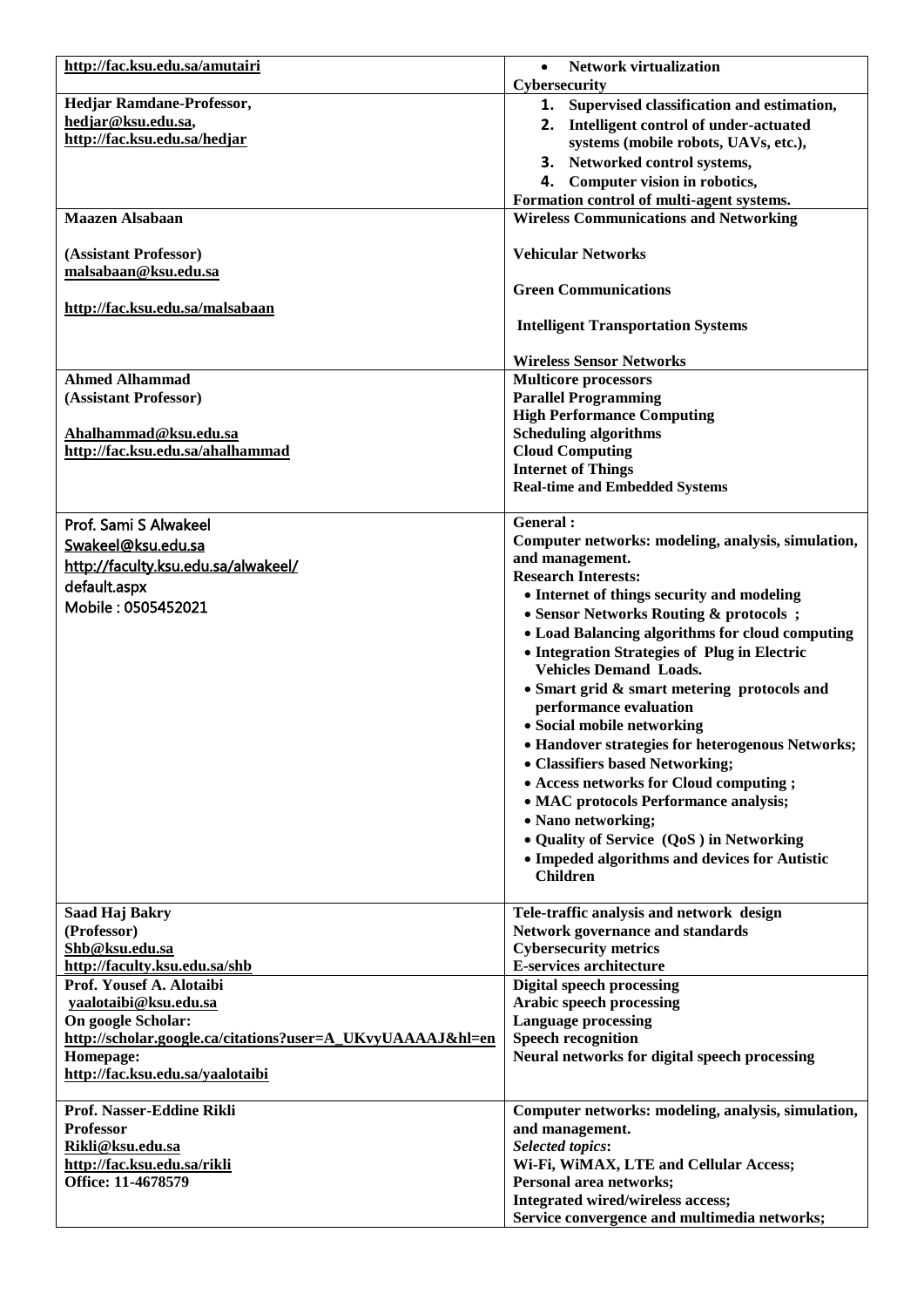|                                                          | Software-defined networking (SDN) and cloud            |
|----------------------------------------------------------|--------------------------------------------------------|
|                                                          | computing in access networks;                          |
|                                                          | Big data for smart cities and smart homes;             |
|                                                          | Big data with Internet of Things/cyber-physical        |
|                                                          | systems;                                               |
|                                                          | Mobility and big data;                                 |
|                                                          | <b>Cloud Networking in 5G;</b>                         |
|                                                          | Cloud Networking for Internet of Things (IoT);         |
|                                                          | <b>Mobile Cloud Networking;</b>                        |
|                                                          | Quality of Service or Experience (QoS & QoE) in        |
|                                                          | <b>Cloud Services and Networking</b>                   |
|                                                          | <b>Software Defined Networks;</b>                      |
|                                                          | Body sensor networks and wearable sensor systems;      |
|                                                          | Machine to Machine (M2M) and cellular-based            |
|                                                          | protocols for Internet of Things;                      |
|                                                          | <b>Cloud computing, Edge Computing / Fog</b>           |
|                                                          | <b>Computing integration with Internet of Things</b>   |
|                                                          | <b>Software Defined Networks and Personal Networks</b> |
|                                                          | deployment in Internet of Things;                      |
|                                                          | Crowd-sensing, floating content and opportunistic      |
|                                                          | <b>Internet of Things;</b>                             |
|                                                          | Security, Trust and Identity management in             |
|                                                          | <b>Internet of Things</b>                              |
|                                                          | Mobility, Localization and context-adaptive            |
|                                                          | <b>Internet of Things</b>                              |
| Prof. Salman AlQahtani                                   | Internet of things.                                    |
| Salmanq@ksu.edu.sa                                       | <b>M2M Communications</b>                              |
| http://fac.ksu.edu.sa/salmanq                            | H2H & M2M Co-existence                                 |
|                                                          | Cognitive networks.                                    |
|                                                          | Radio resource management for Heterogenous             |
|                                                          | wireless networks (MAC Protocol, Call admission        |
|                                                          | and Scheduling).                                       |
|                                                          | Mobile and wireless networks (4G and 5G)               |
|                                                          | <b>5G Network Slicing</b>                              |
|                                                          | <b>SDN/NFV</b>                                         |
|                                                          | <b>Smart Girds networks</b>                            |
|                                                          | Modeling and analysis of computer networks.            |
|                                                          | <b>Mobile Edge Computing</b>                           |
|                                                          | <b>Scheduling and Queueing theory</b>                  |
| Dr. Ridha Ouni                                           | <b>Wireless Communications and Networking,</b>         |
| (Associate Professor)                                    | Mobility management and localization,                  |
| rouni@ksu.edu.sa                                         | Wireless Sensor Networks - civil & medical             |
| http://fac.ksu.edu.sa/rouni/home                         | applications,                                          |
|                                                          | Internet of things.                                    |
|                                                          | <b>Machine learning for networking</b>                 |
| Dr. Haikel Hichri(Associate Professor)Hhichri@ksu.edu.sa | Pattern recognition and machine intelligence           |
| http://fac.ksu.edu.sa/hhichri                            | Deep machine learningRemote sensing                    |
| http://alhichri.maclab.org/                              | <b>Image processing</b>                                |
| Dr. Aasem N. Alyahya                                     | MIMO systems in wireless communication.                |
| (Assustant Professor)                                    | MIMO-OFDM systems.                                     |
| analyahya@ksu.edu.sa                                     | <b>Resource Allocation and Power management.</b>       |
| Dr. Belgacem Ben Youssef                                 | <b>High Performance Computing.</b>                     |
| (Associate Professor)                                    | Multicore and many-core processing,                    |
| BBenyoussef@ksu.edu.sa                                   | <b>Parallel Programming,</b>                           |
| http://fac.ksu.edu.sa/bbenyoussef                        | <b>Task Scheduling.</b>                                |
|                                                          | <b>Computational Biology,</b>                          |
|                                                          | <b>Visualization and Signal Processing.</b>            |
|                                                          | <b>Big data and Data Intensive Computing,</b>          |
|                                                          | <b>GPU</b> and Heterogeneous Computing.                |
| <b>Abdulaziz Almazyad</b>                                | <b>Wireless Communications and Networking</b>          |
| (Associate Professor)                                    | <b>Sensor Networks Routing &amp; protocols</b>         |
| mazyad@ksu.edu.sa                                        | Network security and security protocols                |
|                                                          | <b>Vehicular Networks</b>                              |
|                                                          | <b>Internet of Things protocols</b>                    |